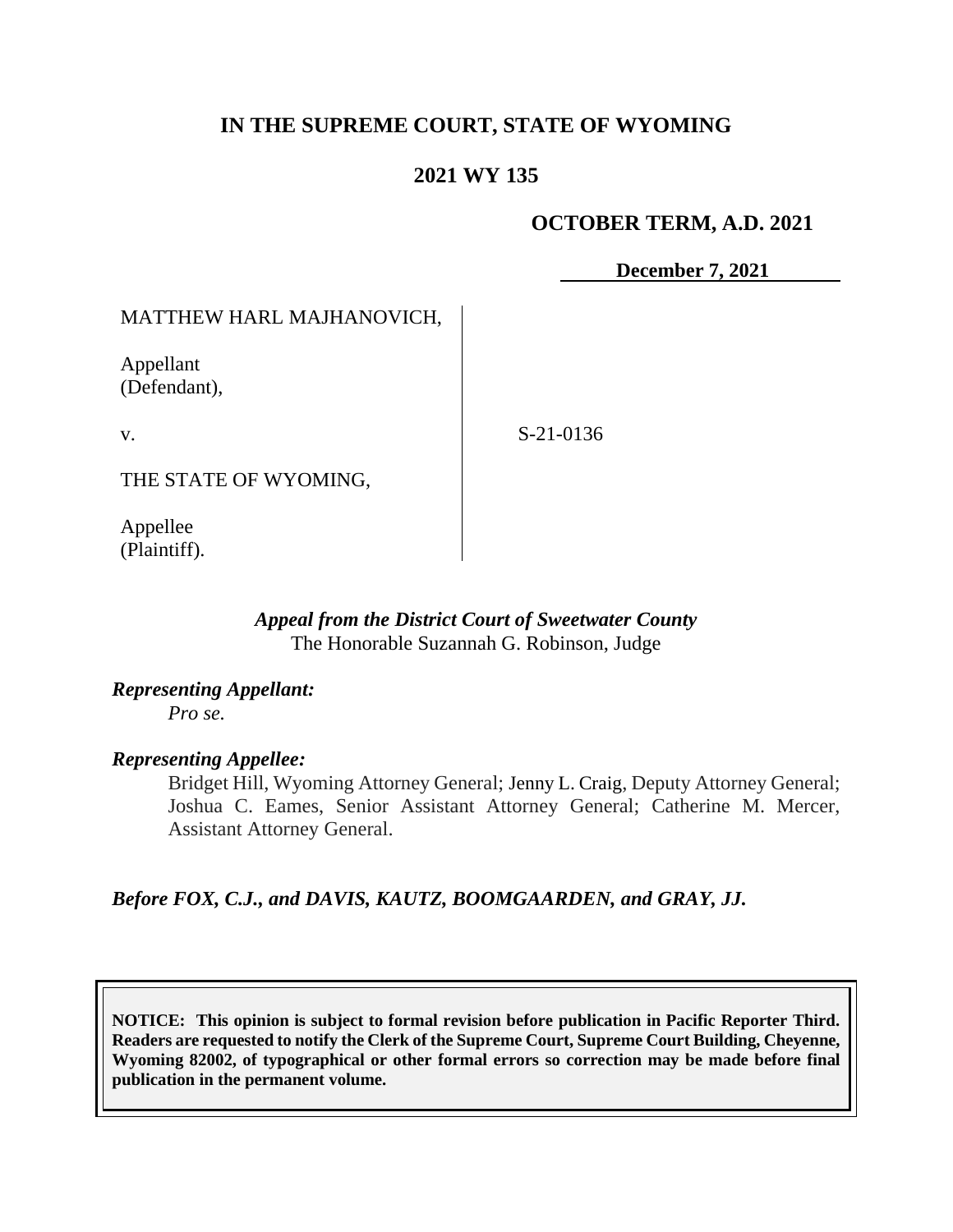## **KAUTZ, Justice.**

[¶1] Matthew Harl Majhanovich challenges the district court's order denying his motion to correct an illegal sentence. We affirm.

#### **ISSUE**

[¶2] Mr. Majhanovich states the issue as whether the district court erred when it determined that res judicata precluded his claim of a "null and void" sentence.

### **FACTS**

[¶3] In December 2016, a Rock Springs police officer stopped Mr. Majhanovich while he was driving a black pickup truck. The officer told Mr. Majhanovich that "he had an active arrest warrant and that he would be placed under arrest." Mr. Majhanovich asked to call his father to retrieve a dog that was in the truck. The officer allowed him to make the call from the driver's seat of the truck because it was cold out. While on the phone, Mr. Majhanovich closed and locked the door, drove over a curb onto an adjacent street, and sped away from the officer. Nine days later, the officer located Mr. Majhanovich and once again arrested him.

[¶4] The State charged Mr. Majhanovich with escape from official detention in violation of Wyo. Stat. Ann. § 6-5-206(a) (LexisNexis 2021). He filed a motion to dismiss the escape charge, arguing he was not subject to official detention when he drove off. The district court denied the motion.

[¶5] Mr. Majhanovich eventually pled guilty to the escape charge as part of a plea agreement. The district court sentenced him in accordance with the plea agreement, imposing a 2 to 3 year sentence to run concurrent with sentences Mr. Majhanovich had received for other crimes. Mr. Majhanovich filed a notice of appeal to this Court. While that appeal was pending, he filed a "Waiver of Appeal" stating: "[A]fter weighing all the possibilities, options and facts, it is my desire not to appeal the (escape judgment and sentence) and that I hereby waive my right to said appeal." Mr. Majhanovich's appellate counsel then moved for voluntary dismissal, and we dismissed the appeal pursuant to Wyoming Rule of Appellate Procedure (W.R.A.P.) 18.

[¶6] In March 2020, Mr. Majhanovich wrote a letter to the district court listing a number of concerns about his escape sentence and the other charges for which he was sentenced. The district court interpreted his complaint about the escape sentence as a Motion to Correct Illegal Sentence under Wyoming Rule of Criminal Procedure (W.R.Cr.P.) 35(a) and required the State to respond to the motion. Mr. Majhanovich responded, "I do believe this is a(n) illegal sentence and the (district court's conclusion that his letter was a) motion to correct illegal sentence is correct." The district court denied Mr. Majhanovich's motion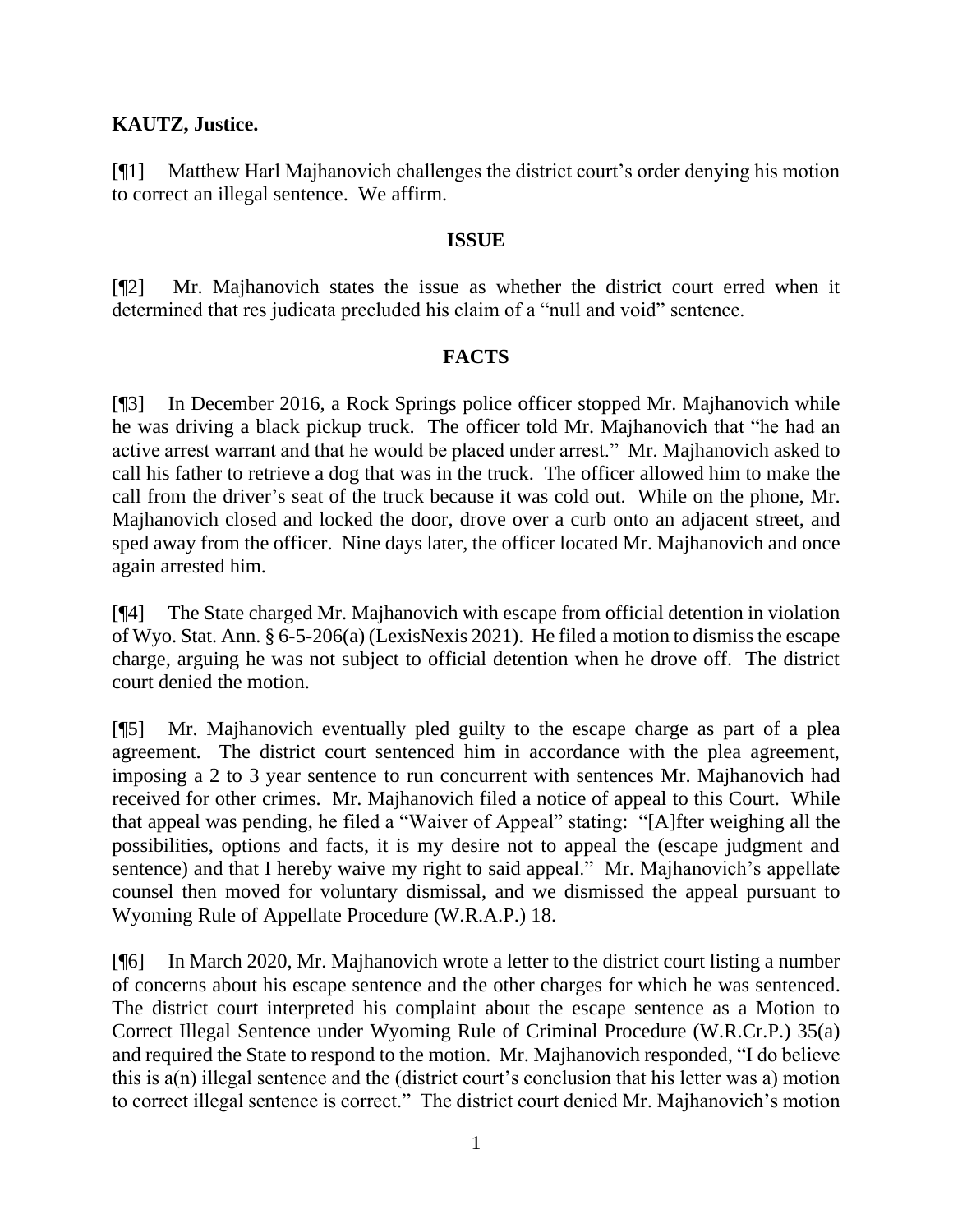to correct illegal sentence, concluding "Defendant's claim that there was no factual basis for his guilty plea thus rendering his sentence 'illegal' could have been raised and determined on direct appeal. Defendant voluntarily dismissed that appeal prior to its determination. Defendant's claim is therefore barred by the doctrine of res judicata." Mr. Majhanovich appealed the district court's order denying his motion to correct illegal sentence.

#### **STANDARD OF REVIEW**

[¶7] We review whether a sentence is illegal and whether res judicata bars a motion to correct an illegal sentence de novo. *Russell v. State,* 2021 WY 9, ¶ 9, 478 P.3d 1202, 1204 (Wyo. 2021). We also determine de novo whether a claim is properly considered under a Rule 35(a) Motion to Correct Illegal Sentence. *Hicks v. State,* 2018 WY 15, ¶ 10, 409 P.3d 1256, 1259 (Wyo. 2018).

#### **DISCUSSION**

#### **A. Res Judicata.**

[¶8] Motions to correct illegal sentences are subject to res judicata. *Russell, ¶* 11, 478 P.3d at 1205. Res judicata precludes relitigation of an issue when four factors are met: "(1) identity in parties; (2) identity in subject matter; (3) the issues are the same and relate to the subject matter; and (4) the capacities of the persons are identical in reference to both the subject matter and the issues between them." *Id.,* ¶ 12, 478 P.3d at 1205. Mr. Majhanovich does not argue that these four factors are not satisfied in his case. It is obvious they are.

[¶9] A party can avoid application of res judicata if he demonstrates good cause for not raising an issue in an earlier proceeding. *Goetzel v. State,* 2019 WY 27, ¶ 13, 435 P.3d 865, 869 (Wyo. 2019). Mr. Majhanovich now blames his appellate counsel for encouraging him to dismiss his initial appeal. In other words, he claims he did not adequately understand his potential claim that his sentence was illegal, even though he had an attorney. We have firmly rejected that such a claim amounts to good cause. *Winstead v. State,* 2011 WY 137, ¶ 12, 261 P.3d 743, 746 (Wyo. 2011). "Failing to recognize the factual or legal basis for a claim or failing to raise a claim despite recognizing it does not constitute good cause for not bringing an issue to the court's attention." *Id.* Furthermore, the record belies his assertion he did not understand his claim because it shows he knew about the "official detention" requirement for escape early in his case. He filed a motion to dismiss based on the very argument he raises here. He could have appealed the denial of that motion, but did not. Mr. Majhanovich's claim that his sentence is illegal because the facts do not support his guilty plea is barred by res judicata.